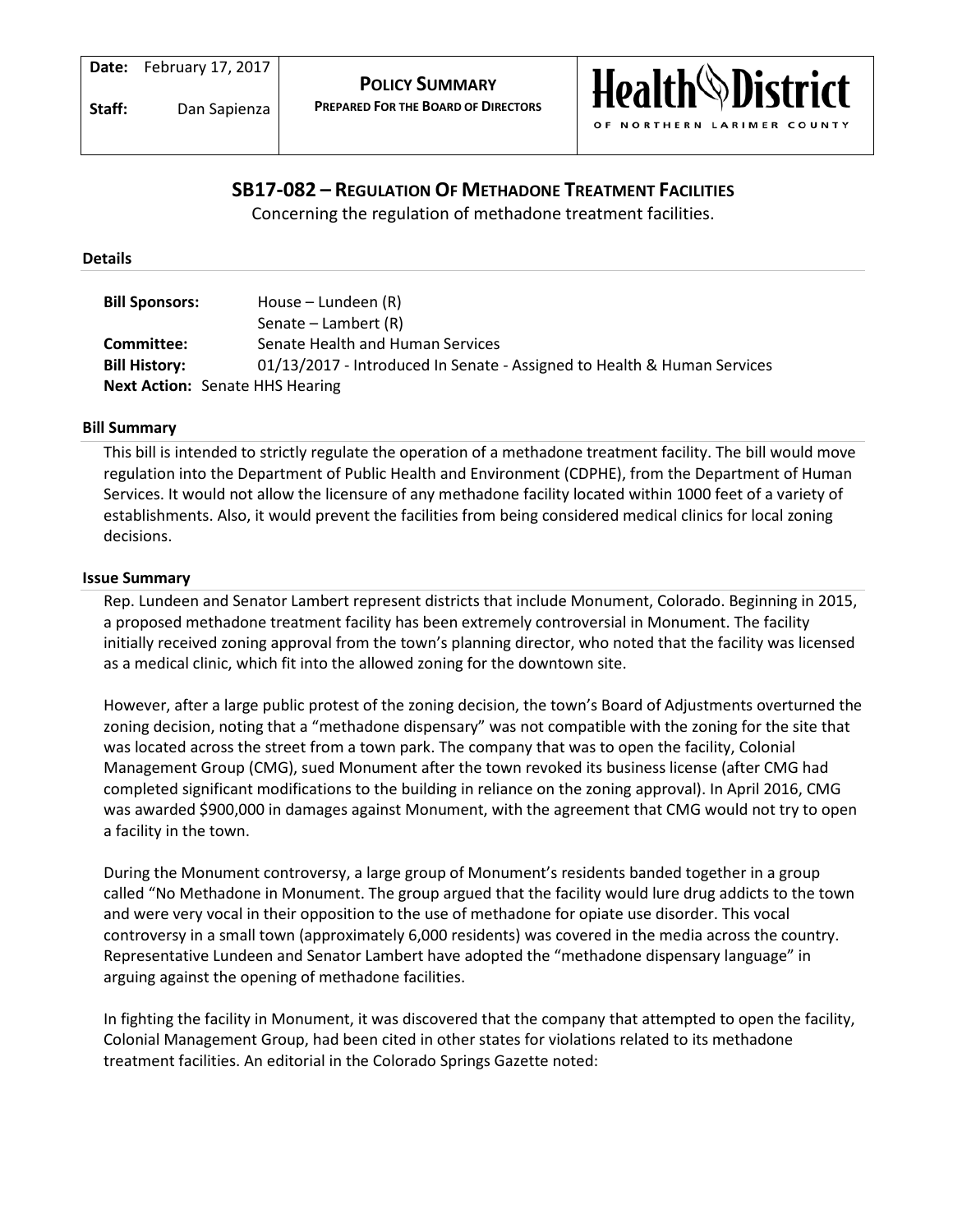| Date: | February 17, 2016 | <b>POLICY BRIEF</b> | Page $\angle$ |
|-------|-------------------|---------------------|---------------|
|       |                   | SB17-082            |               |

The company has accumulated alarming citations in Texas and other states for neglecting the safety of patients and the general public. It was cited for losing more than 300 doses of methadone in Alabama, near the home of a 2-year-old who died from drinking a babysitter's methadone-laced soda.

Treatment of opiate addiction with methadone maintenance has a long history of demonstrated effectiveness. In a long-term treatment program combined with therapy and other substance use treatments, methadone is highly effective in reducing opiate withdrawal symptoms and reducing drugseeking behaviors. Treatment with methadone is usually done on an outpatient basis, where patients come to a clinic for their dosage of methadone and other treatment.

The effectiveness of treatments for substance use disorder varies depending on a variety of individual circumstances and treatments. The National Institute on Drug Abuse states that, "In addition to stopping drug abuse, the goal of treatment is to return people to productive functioning in the family, workplace, and community." Methadone treatment has been shown to increase participation in behavioral therapy and decrease both drug use and criminal behavior. $<sup>1</sup>$  $<sup>1</sup>$  $<sup>1</sup>$ </sup>

While methadone treatment for addiction has been consistently shown to have positive results, the treatment also has a long history of criticism; the more common argument against methadone is that it is merely "trading one addiction for another." This argument is largely bolstered by the fact that methadone is itself an opiate that can be abused and can lead to dependence and overdose. Some argue that methadone treatment for addiction is not treating the underlying addiction, but instead shifting the source and location of the addiction from the black market to authorized, clinically-supervised channels.

Methadone treatment is also not compatible with some modes of addiction treatment. Many 12-step programs and other treatment regimens require their participants to remain completely abstinent from all substances, including maintenance therapies.

In Colorado, there are approximately a dozen clinics that actively advertise their use of methadone treatment for opiate use disorder. Many lists are incomplete, so an exact count is difficult to complete. These facilities fall under the regulatory authority of the Department of Human Services, with other drug treatment regulations.

# **This legislation**

This bill is designed to target the situations that arose in the Monument, Colorado case. The bill would require a distance of at least 1,000 feet between any methadone facility and any "public or private elementary, middle, junior high, or high school; the principal campus of a college, university, or seminary; residential child care facility; or a public park."

Further, the bill would require any company operating (or applying for approval to operate) a methadone facility to disclose any infractions in Colorado or any other state, by any entity connected with the company (owner, holding company, and any other entity with similar ownership). Infractions to be reported are excessive caseloads, inadequate treatment plans, and failure to account for any controlled substances. For

<span id="page-1-0"></span><sup>&</sup>lt;sup>1</sup> See *Recommendations for the Development of Critical Behavioral Health Services in Larimer County, February 2016, p.* 18, citing:

National Institute for Health. (2012). Principles of Drug Addiction and Treatment: A research-based guide. NIH Publication No. 12-4180. Retrieved fro[m https://www.drugabuse.gov/publications/principles-drug-addiction](https://www.drugabuse.gov/publications/principles-drug-addiction-treatment-research-based-guide-third-edition/frequentlyasked-questions/drug-addiction-treatment-worth-its-cost)[treatment-research-based-guide-third-edition/frequentlyasked-questions/drug-addiction-treatment-worth-its-cost](https://www.drugabuse.gov/publications/principles-drug-addiction-treatment-research-based-guide-third-edition/frequentlyasked-questions/drug-addiction-treatment-worth-its-cost)